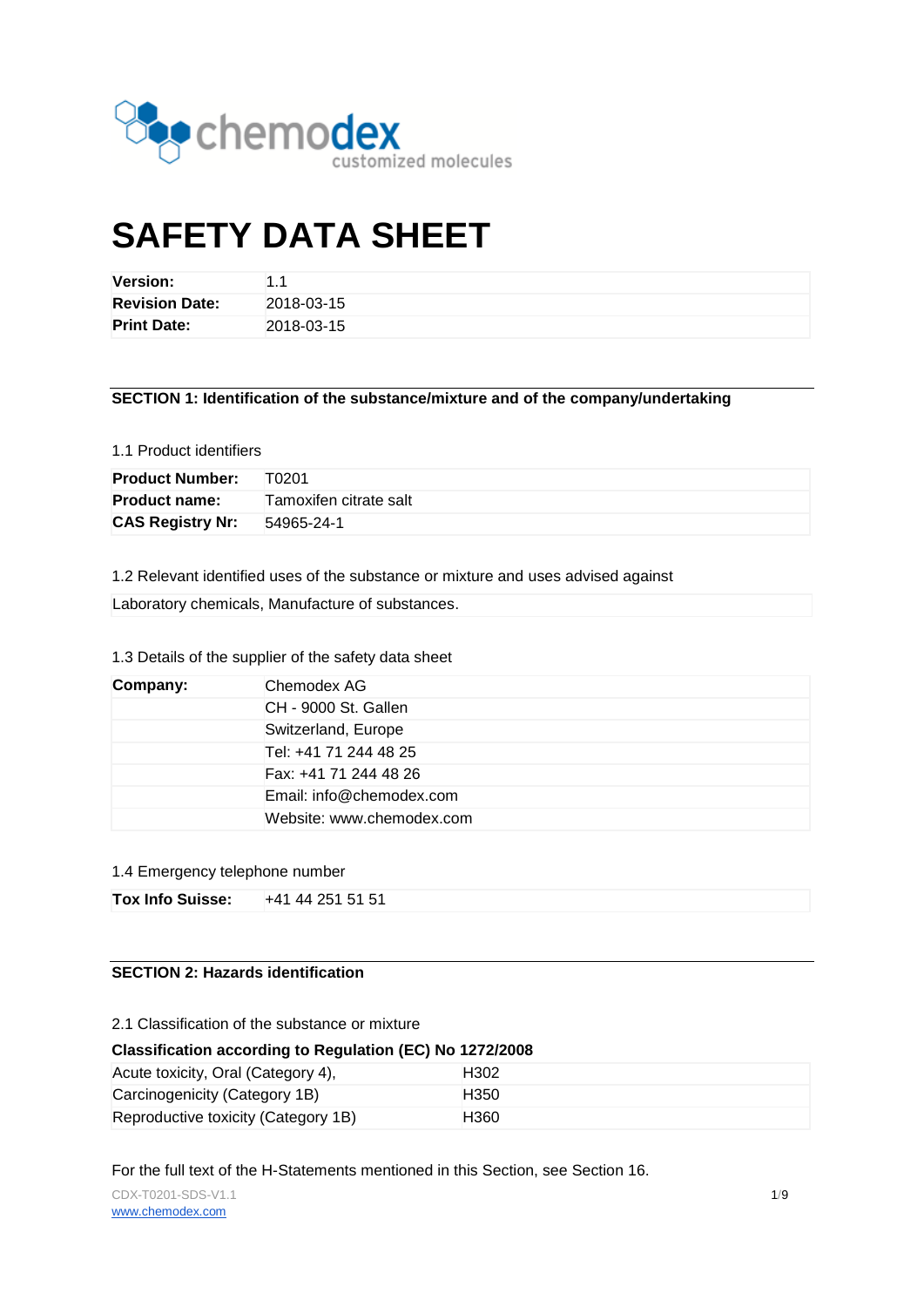## 2.2 Label elements

# **Labelling according Regulation (EC) No. 1272/2008**

| Pictogram   | $\langle \cdot \rangle \langle \cdot \rangle$ |
|-------------|-----------------------------------------------|
| Signal word | Danger                                        |

#### **Hazard statement(s)**

| H <sub>302</sub> | Harmful if swallowed.                     |
|------------------|-------------------------------------------|
| H <sub>350</sub> | May cause cancer.                         |
| H <sub>360</sub> | May damage fertility or the unborn child. |

#### **Precautionary statement(s)**

| P <sub>201</sub> | Obtain special instructions before use.                |
|------------------|--------------------------------------------------------|
| $P308 + P313$    | IF exposed or concerned: Get medical advice/ attention |

## 2.3 Other hazards

Supplemental Hazard Statements: none

# **SECTION 3: Composition/information on ingredients**

## 3.1 Substances

| Synonyms:                | (Z)-1-(p-Dimethylaminoethoxyphenyl)-1,2-diphenyl-1-butene                         |  |
|--------------------------|-----------------------------------------------------------------------------------|--|
| <b>Mol. Formula:</b>     | C <sub>26</sub> H <sub>29</sub> NO · C <sub>6</sub> H <sub>8</sub> O <sub>7</sub> |  |
| Mol. Weight:             | 563.64 g/mol                                                                      |  |
| <b>CAS Registry No.:</b> | 54965-24-1                                                                        |  |

| <b>Component</b>                                                                                                                                             | <b>Classification</b>         | <b>Concentration</b> |
|--------------------------------------------------------------------------------------------------------------------------------------------------------------|-------------------------------|----------------------|
| $ $ (Z)-[2-[4-(1,2-Diphenylbut-1-<br>enyl)phenoxy]ethyl]dimethylammon   1B; H302, H350, H360<br>ium dihydrogen 2-<br>hydroxypropane-1,2,3-<br>tricarboxylate | Acute Tox. 4; Carc. 1B; Repr. | $\leq$ 100%          |

# **SECTION 4: First aid measures**

#### 4.1 Description of first aid measures

#### **General advice**

Consult a physician. Show this safety data sheet to the doctor in attendance.

#### **If inhaled**

If breathed in, move person into fresh air. If not breathing, give artificial respiration. Consult a physician.

#### **In case of skin contact**

Wash off with soap and plenty of water. Consult a physician.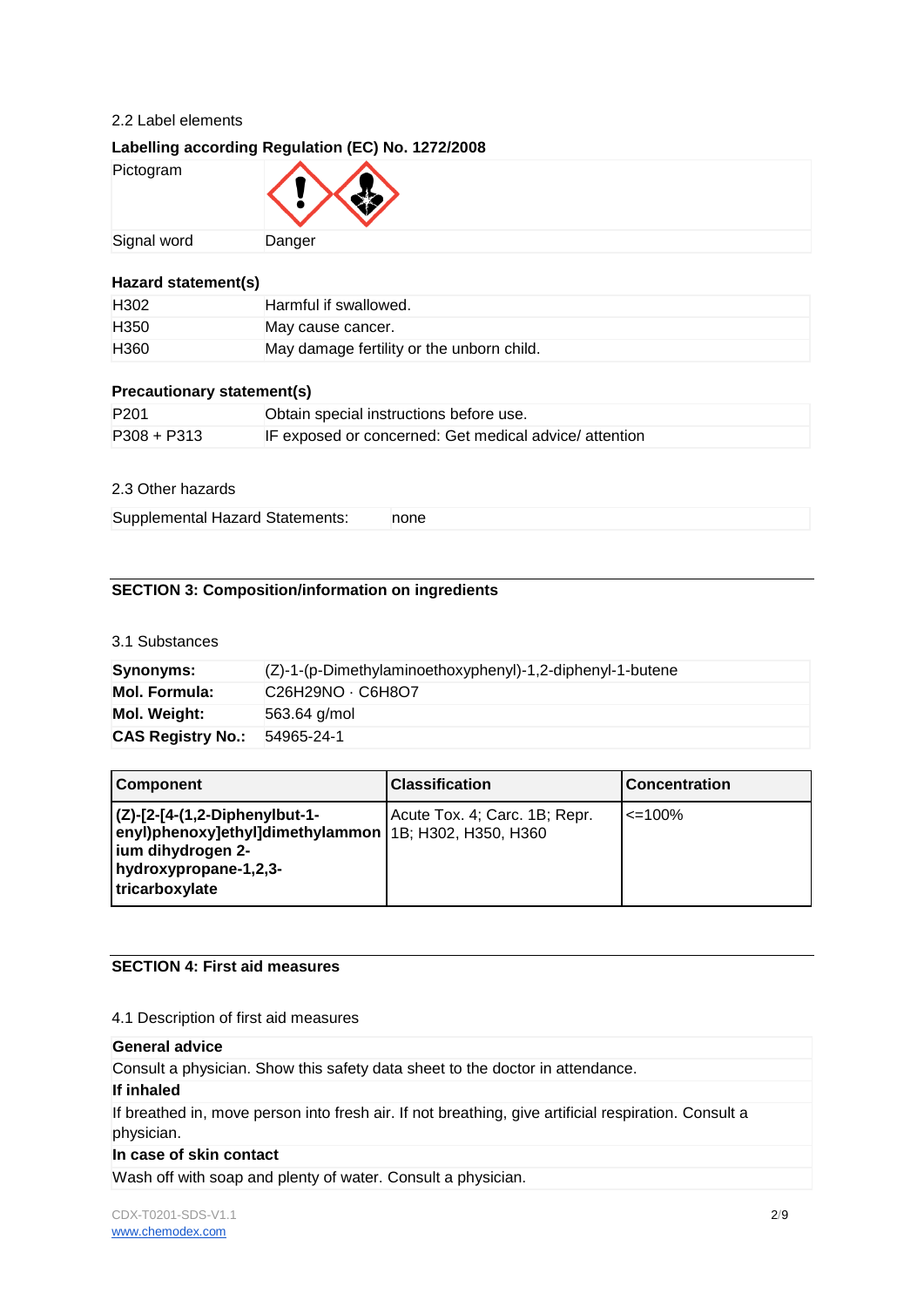#### **In case of eye contact**

Flush eyes with water as a precaution.

#### **If swallowed**

Never give anything by mouth to an unconscious person. Rinse mouth with water. Consult a physician.

4.2 Most important symptoms and effects, both acute and delayed

The most important known symptoms and effects are described in the labelling (see section 2.2) and/or in section 11

4.3 Indication of any immediate medical attention and special treatment needed

No data available

#### **SECTION 5: Firefighting measures**

5.1 Extinguishing media

Use water spray, alcohol-resistant foam, dry chemical or carbon dioxide.

5.2 Special hazards arising from the substance or mixture

No data available

5.3 Advice for firefighters

Wear self contained breathing apparatus for fire fighting if necessary.

5.4 Further information

No data available

## **SECTION 6: Accidental release measures**

6.1 Personal precautions, protective equipment and emergency procedures

Use personal protective equipment. Avoid dust formation. Avoid breathing vapours, mist or gas. Ensure adequate ventilation. Evacuate personnel to safe areas. Avoid breathing dust. For personal protection see section 8.

#### 6.2 Environmental precautions

Prevent further leakage or spillage if safe to do so. Do not let product enter drains.

6.3 Methods and material for containment and cleaning up

Pick up and arrange disposal without creating dust. Sweep up and shovel. Keep in suitable, closed containers for disposal.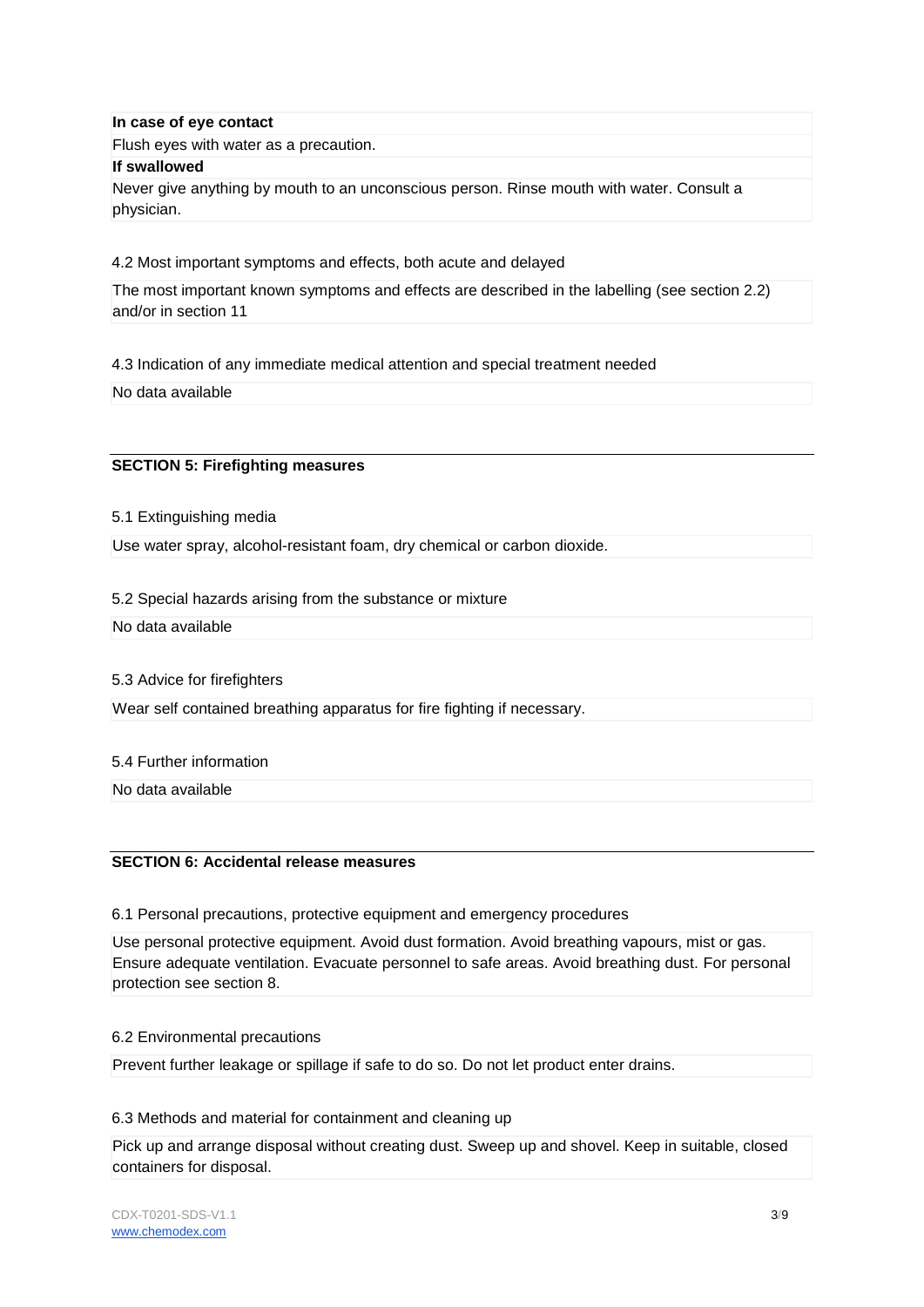6.4 Reference to other sections

For disposal see section 13.

## **SECTION 7: Handling and storage**

#### 7.1 Precautions for safe handling

Avoid contact with skin and eyes. Avoid formation of dust and aerosols. Provide appropriate exhaust ventilation at places where dust is formed. Normal measures for preventive fire protection. For precautions see section 2.2.

7.2 Conditions for safe storage

Keep container tightly closed in a dry and well-ventilated place. Protect from light and moisture. Store at +4°C.

7.3 Specific end use(s)

Apart from the uses mentioned in section 1.2 no other specific uses are stipulated

#### **SECTION 8: Exposure controls/personal protection**

#### 8.1 Control parameters

#### **Components with workplace control parameters**

Contains no substances with occupational exposure limit values.

#### 8.2 Exposure controls

#### **Appropriate engineering controls**

Handle in accordance with good industrial hygiene and safety practice. Wash hands before breaks and at the end of workday.

#### **Personal protective equipment**

#### **Eye/face protection**

Safety glasses with side-shields conforming to EN166 Use equipment for eye protection tested and approved under appropriate government standards such as NIOSH (US) or EN 166(EU).

#### **Skin protection**

Handle with gloves. Gloves must be inspected prior to use. Use proper glove removal technique (without touching glove's outer surface) to avoid skin contact with this product. Dispose of contaminated gloves after use in accordance with applicable laws and good laboratory practices. Wash and dry hands.

If used in solution, or mixed with other substances, and under conditions which differ from EN 374, contact the supplier of the CE approved gloves. This recommendation is advisory only and must be evaluated by an industrial hygienist and safety officer familiar with the specific situation of anticipated use by our customers. It should not be construed as offering an approval for any specific use scenario.

## **Body Protection**

Complete suit protecting against chemicals, The type of protective equipment must be selected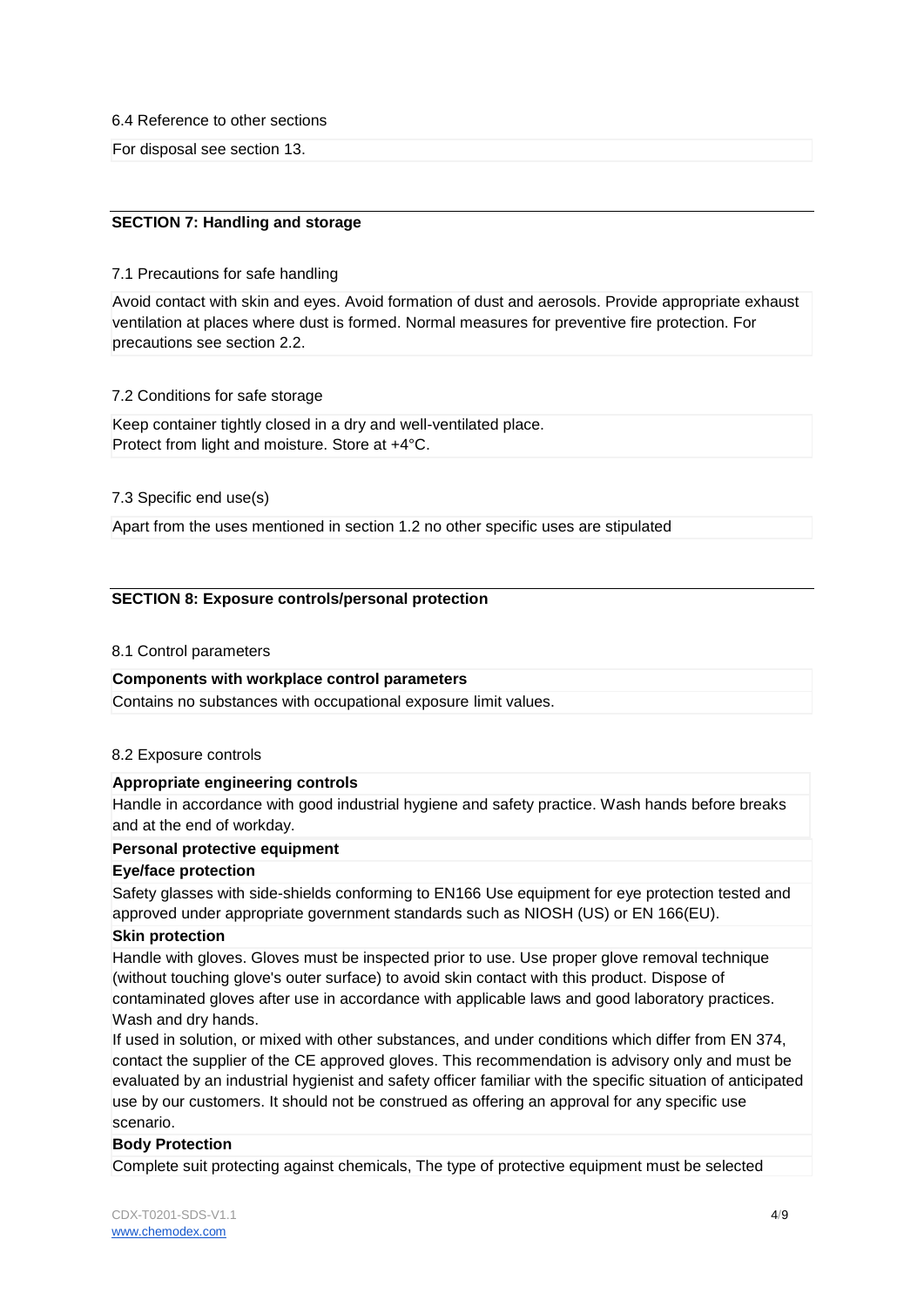according to the concentration and amount of the dangerous substance at the specific workplace.

## **Respiratory protection**

Where risk assessment shows air-purifying respirators are appropriate use a full-face particle respirator type N100 (US) or type P3 (EN 143) respirator cartridges as a backup to engineering controls. If the respirator is the sole means of protection, use a full-face supplied air respirator. Use respirators and components tested and approved under appropriate government standards such as NIOSH (US) or CEN (EU).

#### **Control of environmental exposure**

Prevent further leakage or spillage if safe to do so. Do not let product enter drains.

#### **SECTION 9: Physical and chemical properties**

a) **Appearance:** White powder b) **Odour:** No data available c) **Odour Threshold:** No data available d) **pH:** No data available e) **Melting point/freezing point:** No data available f) **Boiling point** No data available g) **Flash point:** No data available h) **Evaporation rate:** No data available i) **Flammability (solid, gas):** No data available j) **Upper/lower flammability or explosive limits:** No data available k) **Vapour pressure:** No data available l) **Vapour density:** No data available m) **Relative density:** No data available n) **Solubility:** Soluble in acetone or methanol. o) **Partition coefficient (noctanol/water):** No data available p) **Auto-ignition temperature:** No data available q) **Decomposition temperature:** No data available r) **Viscosity:** No data available s) **Explosive properties:** No data available t) **Oxidizing properties:** No data available

9.1 Information on basic physical and chemical properties

# 9.2 Other information

No data available

# **SECTION 10: Stability and reactivity**

10.1 Reactivity

# No data available

# 10.2 Chemical stability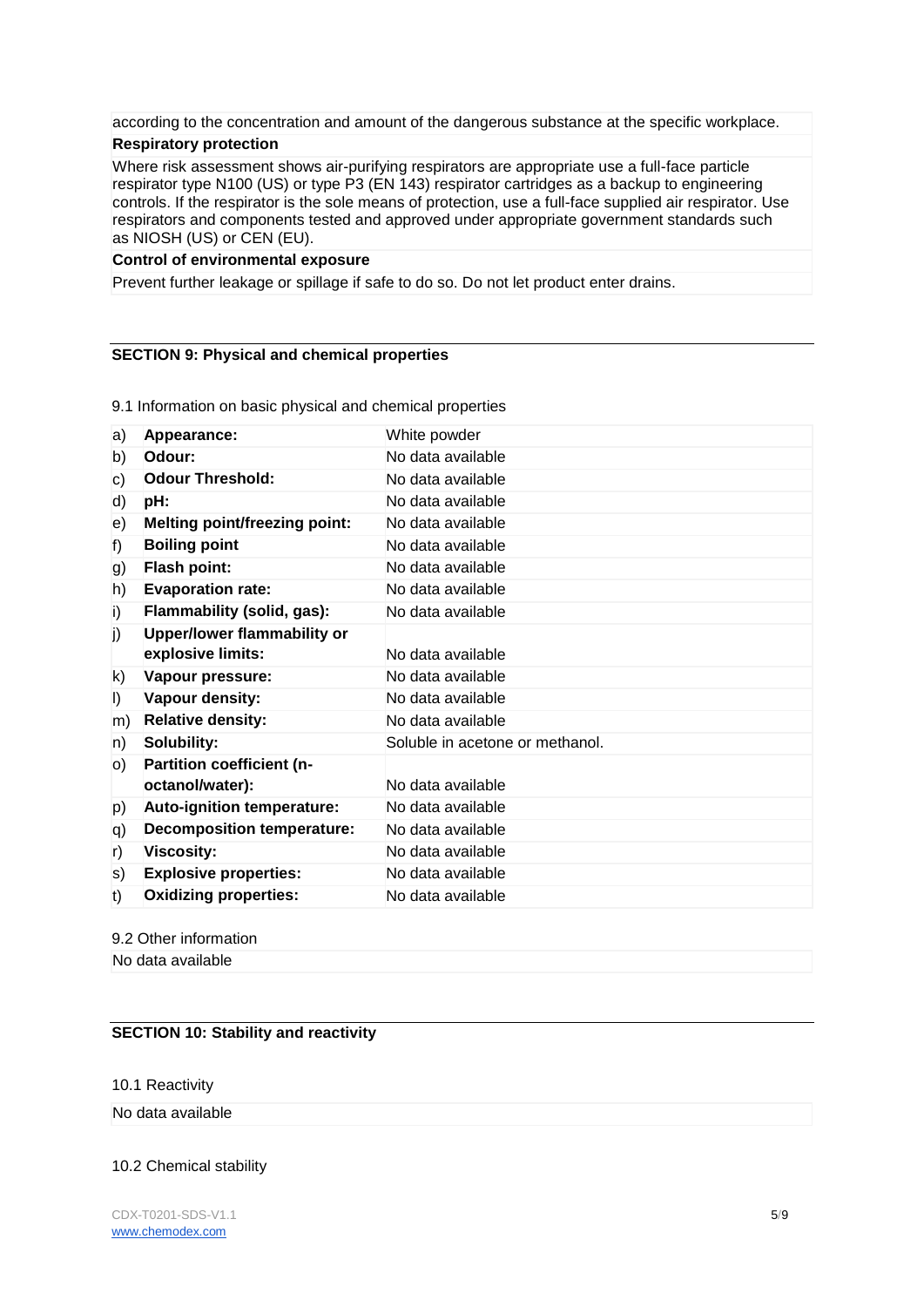Stable for at least 2 years under recommended storage conditions.

10.3 Possibility of hazardous reactions

No data available

10.4 Conditions to avoid

No data available

10.5 Incompatible materials

Strong oxidizing agents

10.6 Hazardous decomposition products

Hazardous decomposition products formed under fire conditions. - Carbon oxides, Nitrogen oxides (NOx) Other decomposition products - No data available In the event of fire: see section 5

#### **SECTION 11: Toxicological information**

11.1 Information on toxicological effects

#### **Acute toxicity**

LD50 Oral - Rat - 1.190 mg/kg Remarks: Behavioral:Somnolence (general depressed activity). Respiratory disorder Nutritional and Gross Metabolic:Weight loss or decreased weight gain. **Skin corrosion/irritation**

No data available

**Serious eye damage/eye irritation**

No data available

**Respiratory or skin sensitisation**

No data available

**Germ cell mutagenicity**

No data available

# **Carcinogenicity**

This is or contains a component that has been reported to be carcinogenic based on its IARC, OSHA, ACGIH, NTP, or EPA classification. Possible human carcinogen

IARC: 1 - Group 1: Carcinogenic to humans ((Z)-[2-[4-(1,2-Diphenylbut-1 enyl)phenoxy]ethyl]dimethylammonium dihydrogen 2-hydroxypropane-1,2,3 tricarboxylate)

#### **Reproductive toxicity**

May cause congenital malformation in the fetus.

Presumed human reproductive toxicant

May cause reproductive disorders.

#### **Specific target organ toxicity - single exposure**

No data available

**Specific target organ toxicity - repeated exposure**

No data available

#### **Aspiration hazard**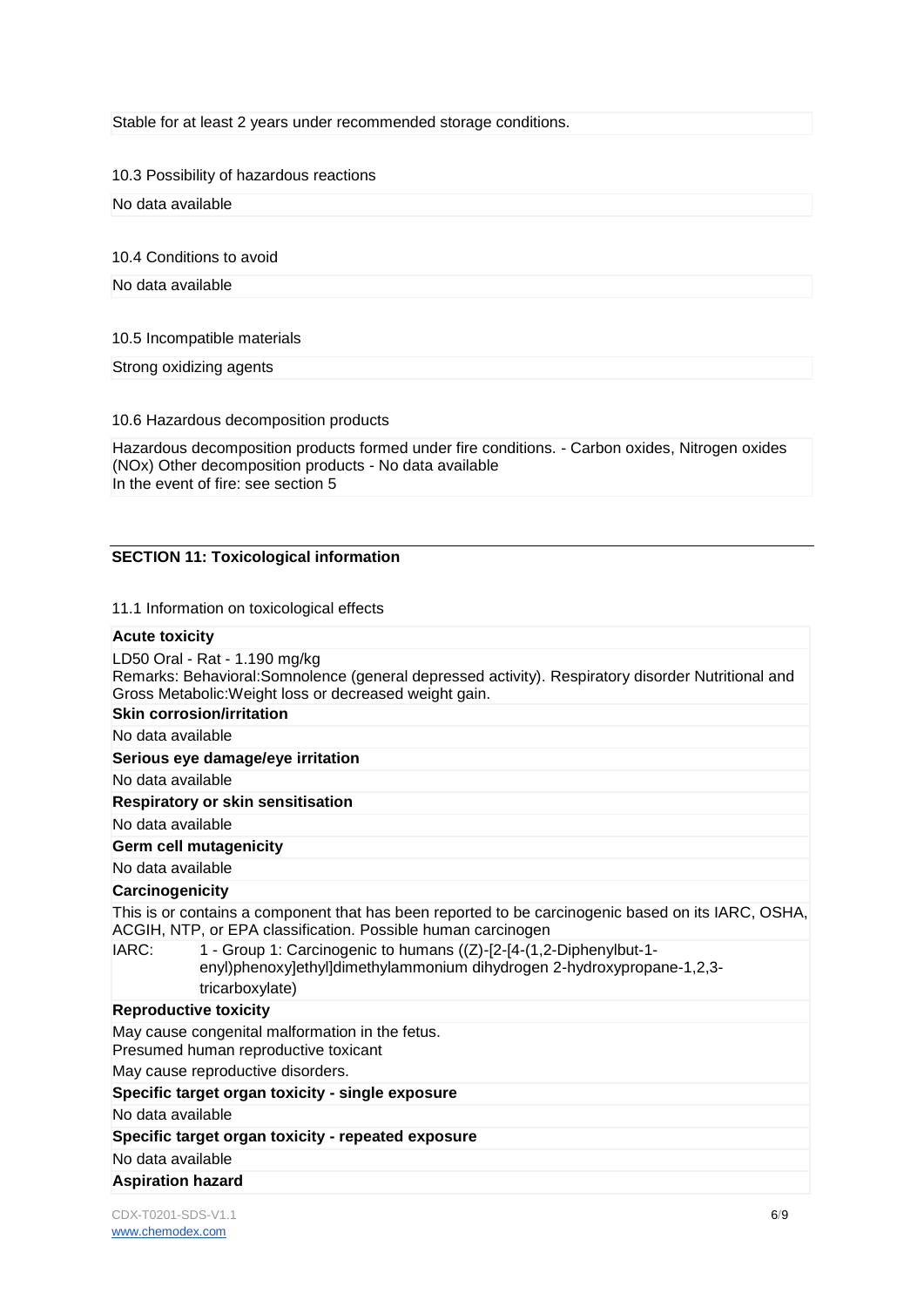| No data available |  |
|-------------------|--|
|-------------------|--|

#### **Additional Information**

#### RTECS: KH2387000

To the best of our knowledge, the chemical, physical, and toxicological properties have not been thoroughly investigated.

#### **SECTION 12: Ecological information**

12.1 Toxicity

No data available

#### 12.2 Persistence and degradability

No data available

12.3 Bioaccumulative potential

No data available

12.4 Mobility in soil

No data available

12.5 Results of PBT and vPvB assessment

PBT/vPvB assessment not available as chemical safety assessment not required/not conducted

12.6 Other adverse effects

No data available

#### **SECTION 13: Disposal considerations**

#### 13.1 Waste treatment methods

#### **Product**

Offer surplus and non-recyclable solutions to a licensed disposal company. Contact a licensed professional waste disposal service to dispose of this material. Dissolve or mix the material with a combustible solvent and burn in a chemical incinerator equipped with an afterburner and scrubber.

#### **Contaminated packaging**

Dispose of as unused product.

#### **SECTION 14: Transport information**

14.1 - 14.5 UN number and proper shipping name, Transport hazard class(es), Transport hazard class(es), Environmental hazards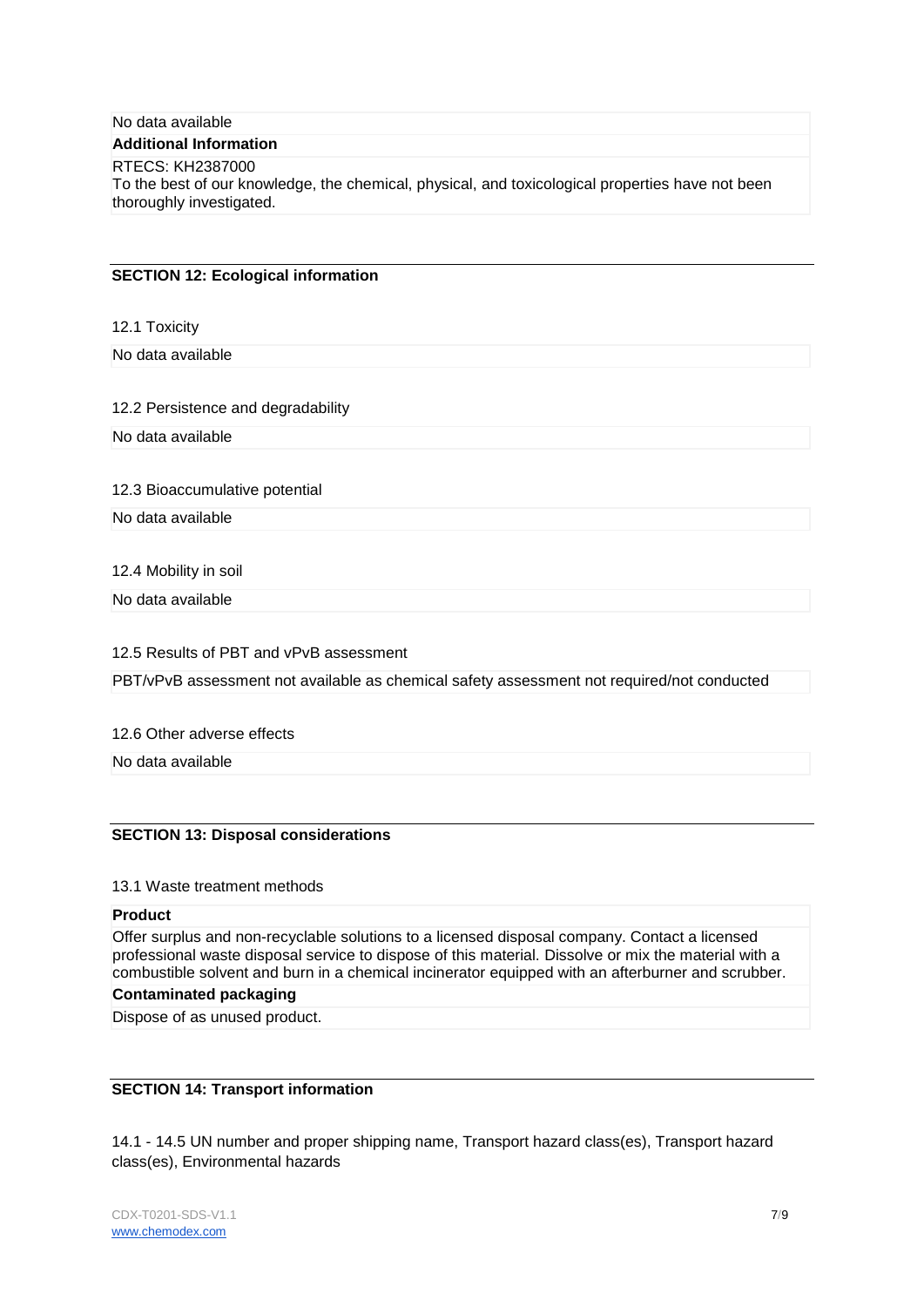#### **ADR/RID**

| UN number: -          | Class: . | Packing group: Not dangerous<br>goods |
|-----------------------|----------|---------------------------------------|
| Proper shipping name: |          |                                       |
| Environmental hazards | no       |                                       |

#### **IMDG**

| UN number: $-$        |  | Class: . | Packing group: Not dangerous | qoods |
|-----------------------|--|----------|------------------------------|-------|
| Proper shipping name: |  |          |                              |       |
| Environmental hazards |  | no       |                              |       |

# **IATA**

| UN number: $-$        | Class: |  | Packing group: Not dangerous<br>goods |
|-----------------------|--------|--|---------------------------------------|
| Proper shipping name: |        |  |                                       |
| Environmental hazards |        |  |                                       |

## 14.6 Special precautions for user No data available

## 14.7 Further information

No data available

## **SECTION 15: Regulatory information**

15.1 Safety, health and environmental regulations/legislation specific for the substance or mixture This safety datasheet complies with the requirements of Regulation (EC) No. 1907/2006. International Chemical Weapons Convention (CWC)

Schedules of Toxic Chemicals and Precursors : Neither banned nor restricted

Restrictions on the marketing and use of certain dangerous substances and preparations : Neither banned nor restricted

Regulation (EC) No 649/2012 of the European Parliament and the Council concerning the export and import of dangerous chemicals : Neither banned nor restricted

REACH - Candidate List of Substances of Very High Concern for Authorisation (Article 59). : This product does not contain substances of very high concern

(Regulation (EC) No 1907/2006 (REACH), Article 57).

#### 15.2 Chemical Safety Assessment